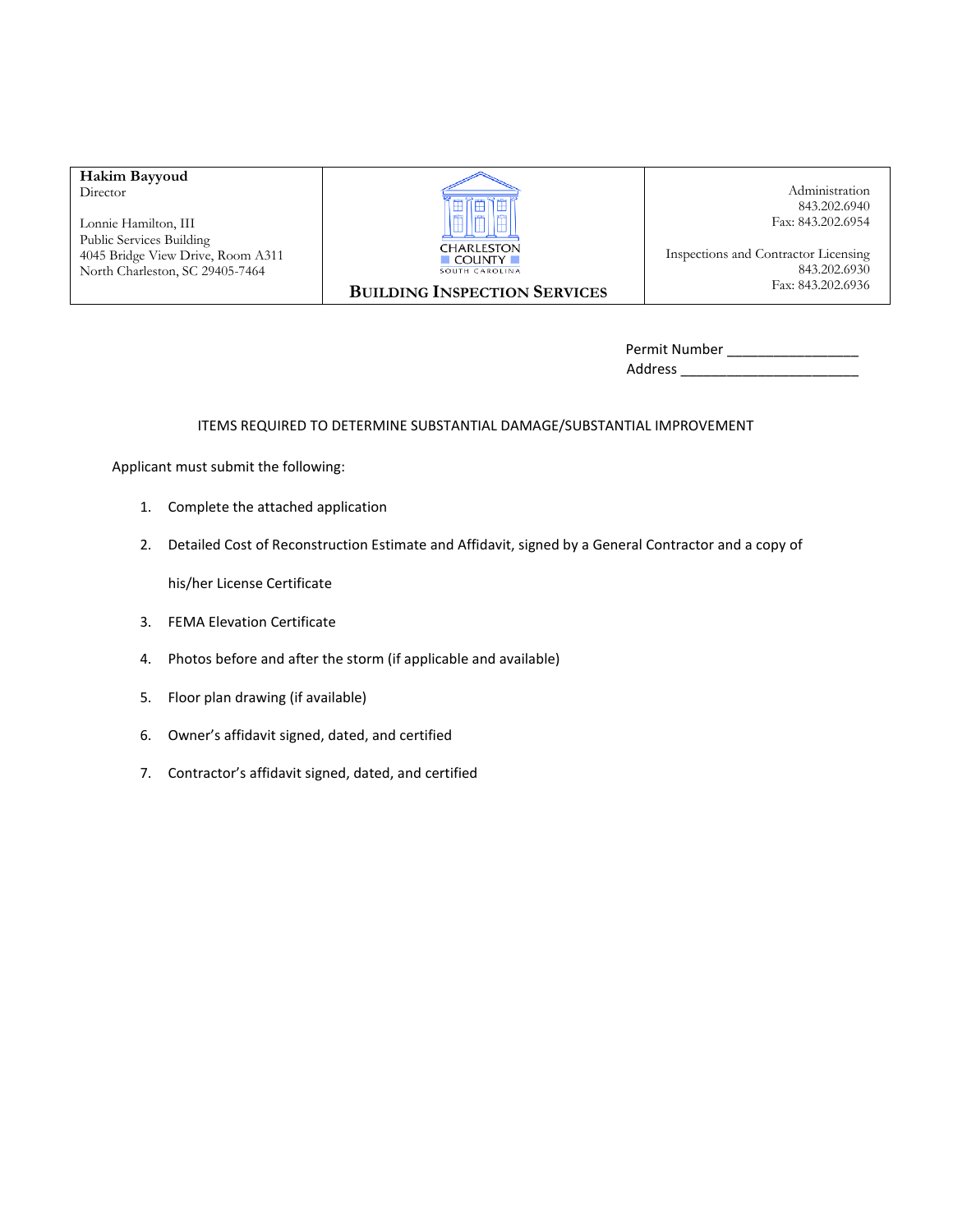Permit Number \_\_\_\_\_\_\_\_\_\_\_\_\_\_\_\_\_ Address \_\_\_\_\_\_\_\_\_\_\_\_\_\_\_\_\_\_\_\_\_\_\_

|                                                                                                                                                                                                                                | Application for Substantial Damage/Substantial Improvement Review |      |                                                                                                                            |
|--------------------------------------------------------------------------------------------------------------------------------------------------------------------------------------------------------------------------------|-------------------------------------------------------------------|------|----------------------------------------------------------------------------------------------------------------------------|
|                                                                                                                                                                                                                                |                                                                   |      |                                                                                                                            |
|                                                                                                                                                                                                                                |                                                                   |      |                                                                                                                            |
| Property Address: 2008 Communication of the Address of The Address of The Address of The Address of The Addres                                                                                                                 |                                                                   |      |                                                                                                                            |
|                                                                                                                                                                                                                                |                                                                   |      |                                                                                                                            |
|                                                                                                                                                                                                                                |                                                                   |      |                                                                                                                            |
|                                                                                                                                                                                                                                |                                                                   |      |                                                                                                                            |
|                                                                                                                                                                                                                                |                                                                   |      |                                                                                                                            |
| Co-Owner's Name: compared a state of the state of the state of the state of the state of the state of the state of the state of the state of the state of the state of the state of the state of the state of the state of the |                                                                   |      |                                                                                                                            |
|                                                                                                                                                                                                                                |                                                                   |      |                                                                                                                            |
|                                                                                                                                                                                                                                |                                                                   |      |                                                                                                                            |
|                                                                                                                                                                                                                                |                                                                   |      |                                                                                                                            |
|                                                                                                                                                                                                                                |                                                                   |      |                                                                                                                            |
|                                                                                                                                                                                                                                |                                                                   |      |                                                                                                                            |
| $\square$ I am attaching an appraisal report of my property dated $\square$                                                                                                                                                    |                                                                   |      | <b>Initials</b>                                                                                                            |
| I am not submitting an appraisal report of my property and I accept the community's estimated Market Value                                                                                                                     |                                                                   |      | Initials                                                                                                                   |
|                                                                                                                                                                                                                                |                                                                   |      | I also accept the attached estimated cost of construction as a fair cost of the repair/improvement for my home<br>Initials |
|                                                                                                                                                                                                                                |                                                                   |      |                                                                                                                            |
| Signature of Owner                                                                                                                                                                                                             |                                                                   | Date |                                                                                                                            |

Application for Substantial Damage/Substantial Improvement Review

Signature of Co-Owner Date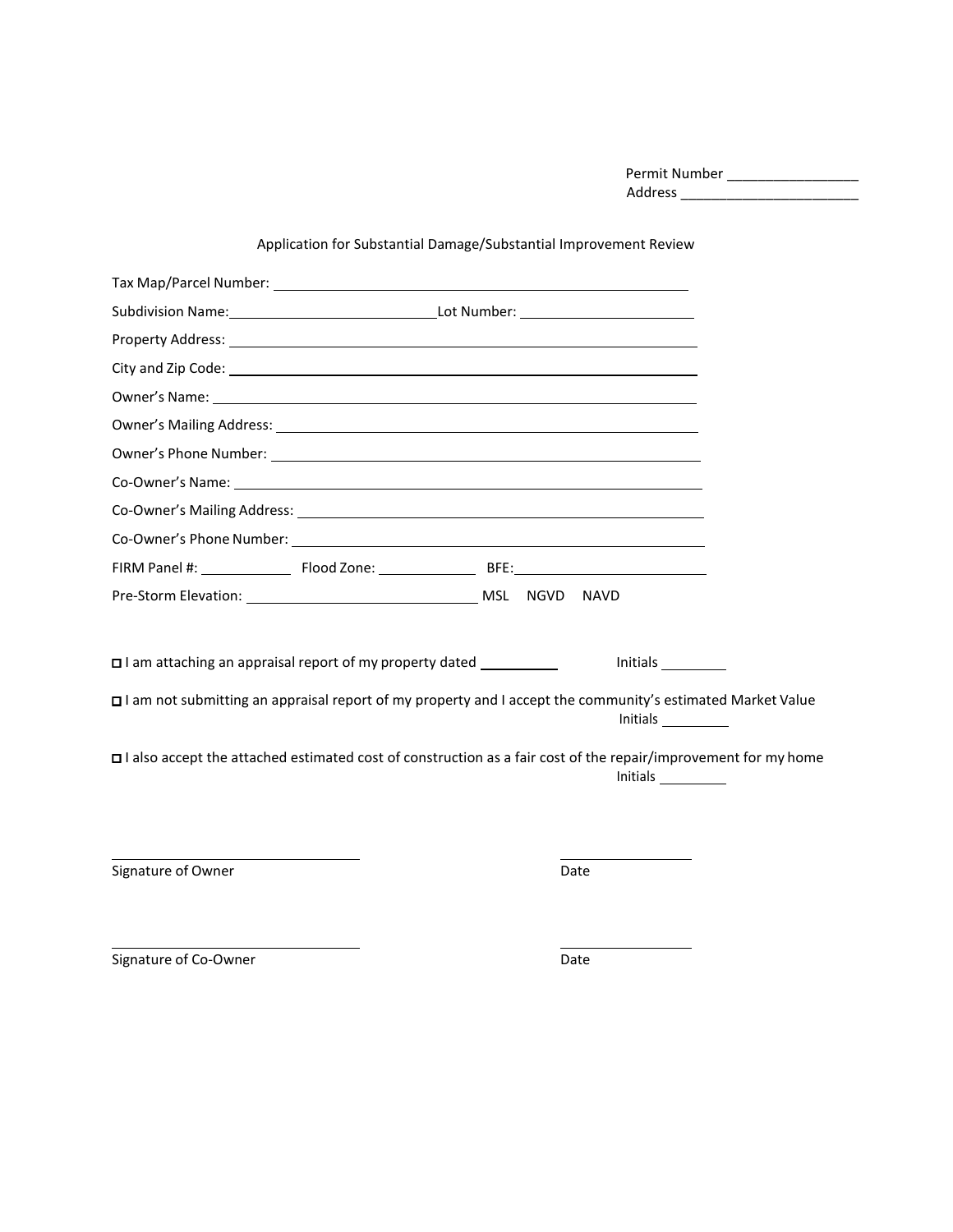## **Items to be included**

- All structural elements, including:
- Spread or continuous foundation footings and pilings
- Monolithic or other types of concrete slabs
- Bearing walls, tie beams and trusses
- Floors and ceilings
- Attached decks and porches
- Interior partition walls
- Exterior wall finishes (brick, stucco, siding) including painting and moldings
- Windows and doors
- Reshingling or retiling a roof
- Hardware
- All interior finishing elements, including:
- Tiling, linoleum, stone, or carpet over subflooring
- Bathroom tiling and fixtures
- Wall finishes (drywall, painting, stucco, plaster, paneling, marble, etc.)
- Kitchen, utility and bathroom cabinets
- Built-in bookcases, cabinets, and furniture
- Hardware
- All utility and service equipment, including:
- HVAC equipment
- Plumbing and electrical services
- Light fixtures and ceiling fans
- Security systems
- Built-in kitchen appliances
- Central vacuum systems
- Water filtration, conditioning, or recirculation systems
- Cost to demolish storm-damaged building components
- --- Labor and other costs associated with moving or altering undamaged building components to accommodate improvements or additions
- --- Overhead and profits

#### **Items to be excluded**

- Plans and specifications
- Survey costs
- Permit fees
- Post-storm debris removal and clean up
- Outside improvements, including:
- Landscaping
- Sidewalks
- Fences
- Yard lights
- Swimming pools
- Screened pool enclosures
- Detached structures (including garages, sheds and gazebos)
- Landscape irrigation systems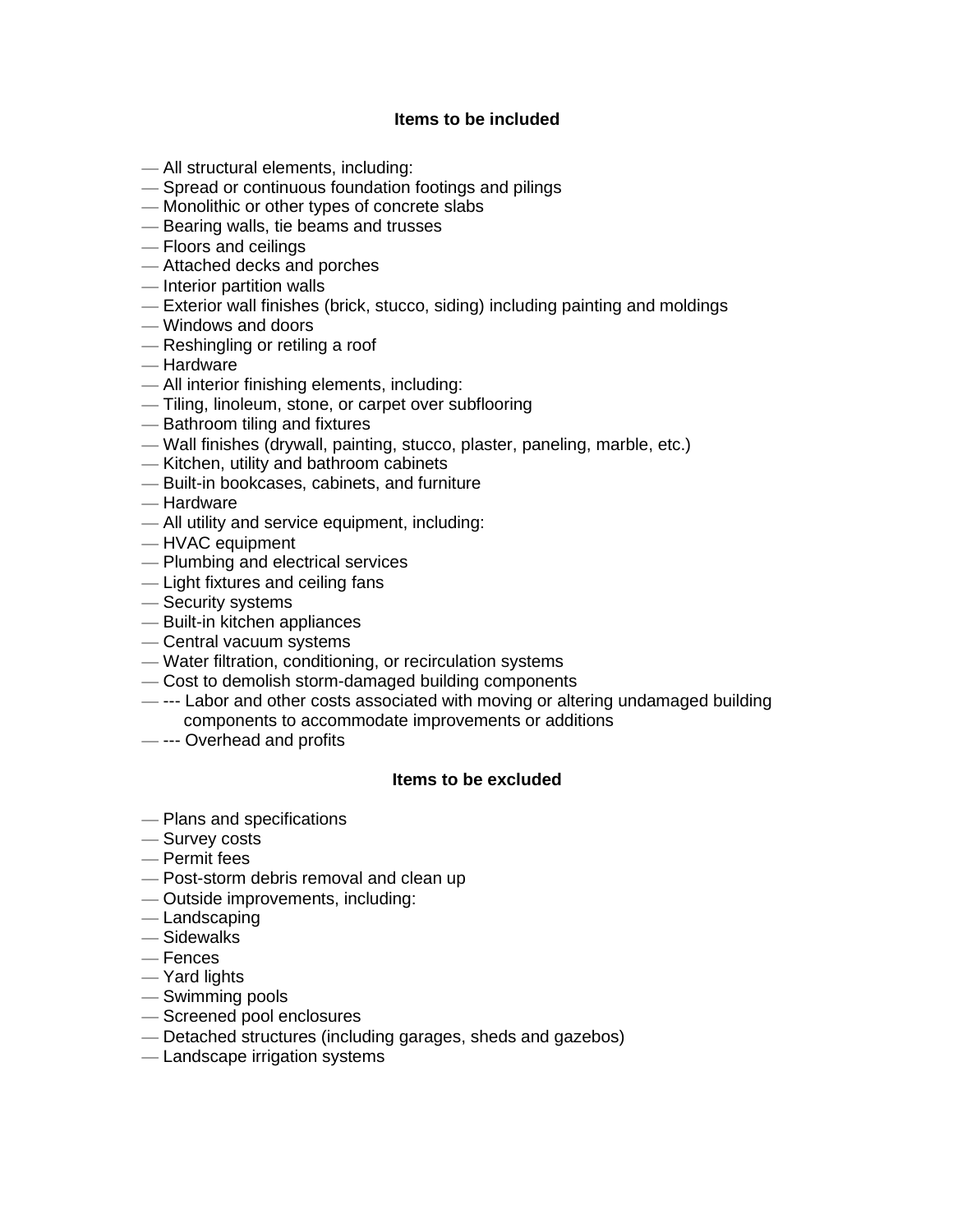Permit Number

Address

#### ESTIMATED COST OF RECONSTRUCTION/IMPROVEMENT

| <b>ITEMS</b>                            | COSTS |                  | <b>TOTAL COST</b> |
|-----------------------------------------|-------|------------------|-------------------|
|                                         | LABOR | <b>MATERIALS</b> |                   |
| Concrete, form, etc.                    |       |                  |                   |
| Carpentry Material (rough)              |       |                  |                   |
| Carpentry Labor (rough)                 |       |                  |                   |
| Roofing                                 |       |                  |                   |
| Insulation and Weather Strip            |       |                  |                   |
| Exterior Finish (stucco)                |       |                  |                   |
| Doors, Windows, and Shutters            |       |                  |                   |
| Lumber, finish                          |       |                  |                   |
| Carpentry Labor, finish                 |       |                  |                   |
| Hardware, finish                        |       |                  |                   |
| Hardware, rough                         |       |                  |                   |
| Cabinets, built-in                      |       |                  |                   |
| Floor Covering (tile, rug)              |       |                  |                   |
| Plumbing                                |       |                  |                   |
| Shower/Tub/Toilet                       |       |                  |                   |
| Electrical                              |       |                  |                   |
| <b>Light Fixtures</b>                   |       |                  |                   |
| Appliances, built-in                    |       |                  |                   |
| <b>HVAC</b>                             |       |                  |                   |
| Paint                                   |       |                  |                   |
| Overhead and Profit<br>(REQUIRED FIELD) |       |                  |                   |
| <b>TOTAL</b>                            |       |                  |                   |

| <b>Contractor Name:</b> | License Number: |
|-------------------------|-----------------|
| Address:                | Phone Number:   |
| Signature:              | Date:           |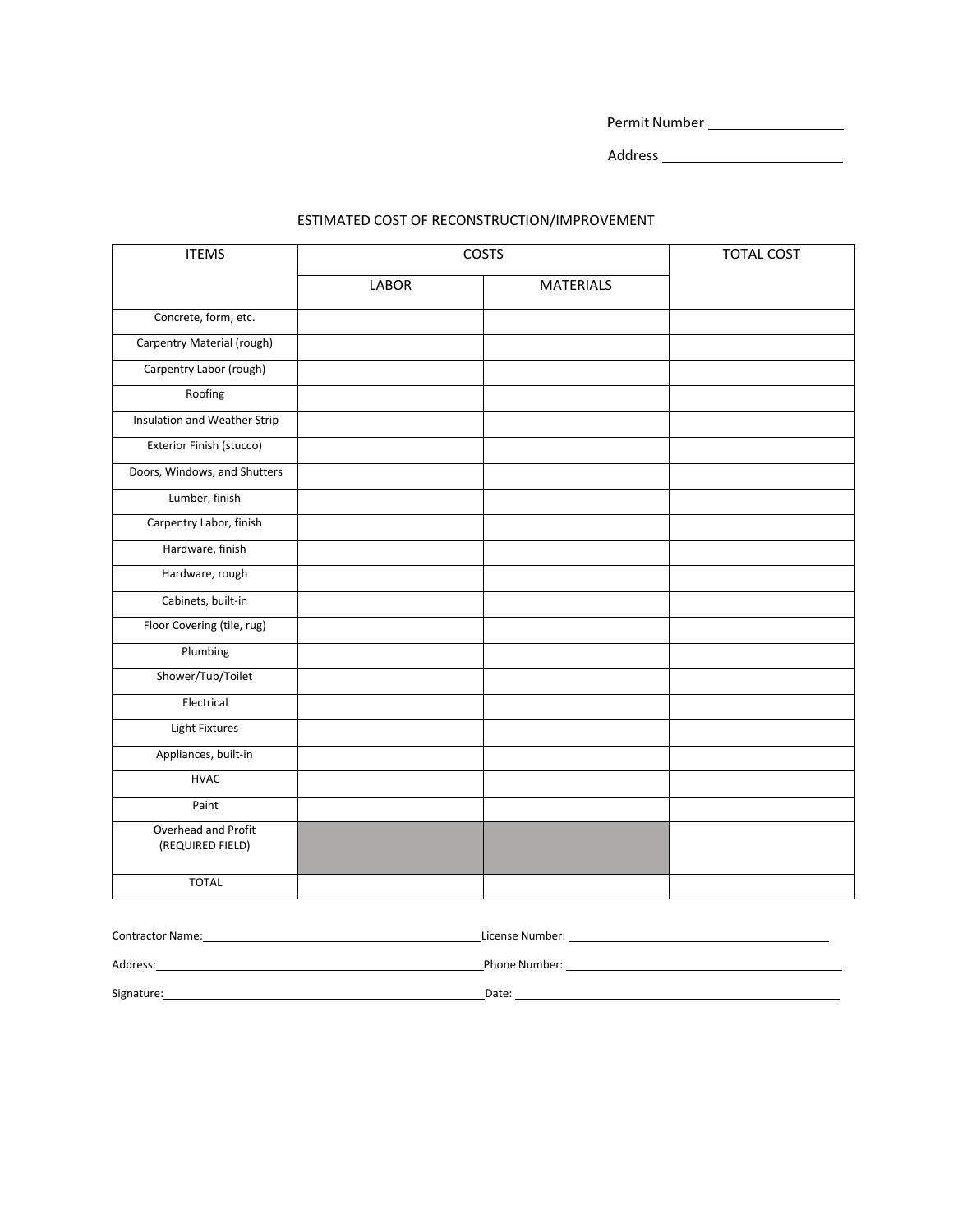Permit Number

Address

#### Contractor Substantial Damage/Substantial Improvement AFFIDAVIT

| Permit Number           |                |
|-------------------------|----------------|
| <b>Contractor Name</b>  | Phone Number   |
| Address                 | License Number |
| <b>Property Address</b> |                |

I hereby attest to the fact that I, or an employee of my company, personally inspected the above-mentioned property and produced the attached list of itemized repairs, additions, rehabilitations, reconstructions and/or remodeling list, which are hereby submitted for Substantial Damage/Substantial Improvement Review.

These damages are all the damages sustained by this structure and that all other additions and improvements, or repairs proposed on the subject property are included in this estimate.

These improvements are all of the improvements that will be done to the existing structure and that all other additions, improvements, or repairs on the subject property are included in this estimate.

Thee attached ESTIMATED COST OF RECONSTRUCTION/IMPROVEMENT cost detailed breakdown includes all subcontract(s) work and work being performed under a separate permit(s) such as (HVAC or plumbing) by me and any subcontractors.

I understand that I am subject to enforcement actions and/or fines if inspection of the property reveals that I have made repairs NOT INCLUDED ON THE ATTACHED ESTIMATED COST OF RECONSTRUCTION/IMPROVEMENT DETAIL FOR THIS STRUCTURE, or that I have included non-conforming or illegal structures/additions, to the existing structure without having presented any plans for such additions. I understand that any permit issued by this jurisdiction pursuant to this affidavit does not authorize the reconstruction, repair, or maintenance of any illegal additions, fences, sheds, or non-conforming uses of structures on the subject property.

| Total Labor and Materials: \$ |
|-------------------------------|
| Overhead and Profit: \$       |
| Total Cost: \$                |

Signature of Contractor

State of South Carolina, County of Charleston

Before me this day personally appeared and personally appeared before me, each of whom, being by me duly sworn deposes, stated that he has signed, read, and understands and agrees to comply with all the aforementioned conditions of this affidavit.

Signature of Notary